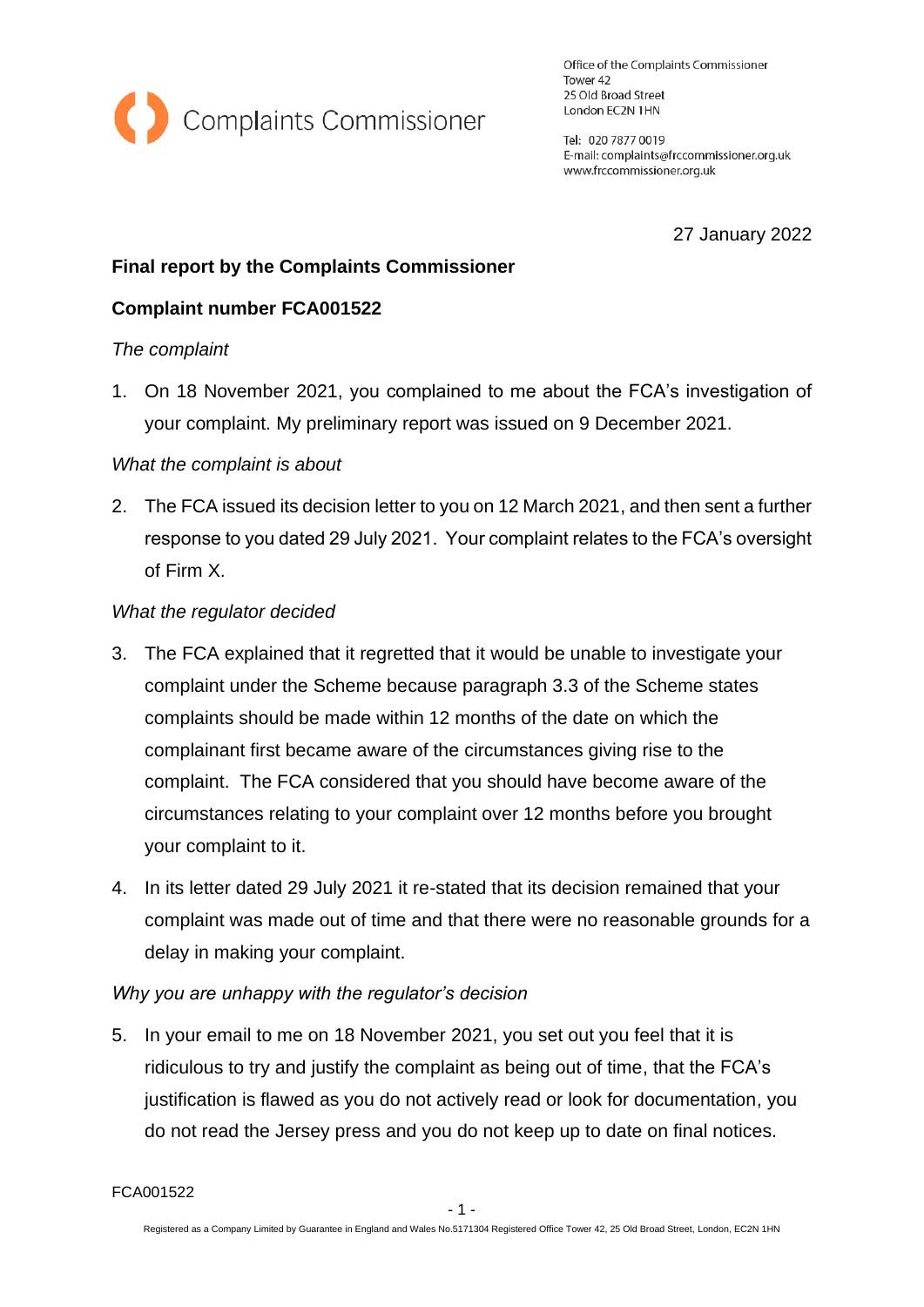- 6. From your complaint to me and the correspondence you have had with the FCA, I have identified the following reasons that you disagree with the FCA's decision to not investigate your complaint under paragraph 3.3 of the Scheme:
	- a. You had no knowledge of the Jersey Investments or the Jersey Financial Services Commission press releases in August 2007 relating to Firm X's Eastern European funds when you made your investments in Firm X's Argentinian Investments in 2008-2013.
	- b. You disagree with the FCA's position that the liquidators report should have alerted you to the circumstances that relate to your complaint. You consider that 'if Firm X has been dissolved, then perhaps the FCA's argument would have a bit more substance, albeit somewhat tenuous.'
	- c. You have advised that the evidence for your complaint against the FCA for serious regulatory failure relates to information that came to your attention very recently (within the 12 months prior to lodging your complaint).

The evidence came to light while the investor group started to consider a claim in negligence against the banks that operated Firm X's bank accounts. The key pieces of evidence include the FCA's knowledge behind the Jersey Fund Scandal and the serious alleged fraudulent activities involving a director of Firm X and his accomplice as well as a 2014 letter to Martin Wheatley, former FCA CEO (which the investors' committee have only seen in the last few months) that infers the FCA was warned on numerous occasions from 2010 about Firm X's activities that were putting retail consumers at risk. Yet the FCA took no action so that Firm X was able to continue with their deception and regulated activities without FCA authorisation which resulted in further retail consumer loss. More evidence has now come to light, and we believe the evidence of regulatory failure is sufficiently serious that the complaint needs to be properly and fully investigated.

7. You further set out that yours and the investor groups awareness of potential regulatory failure was 'heightened' by the independent investigation into the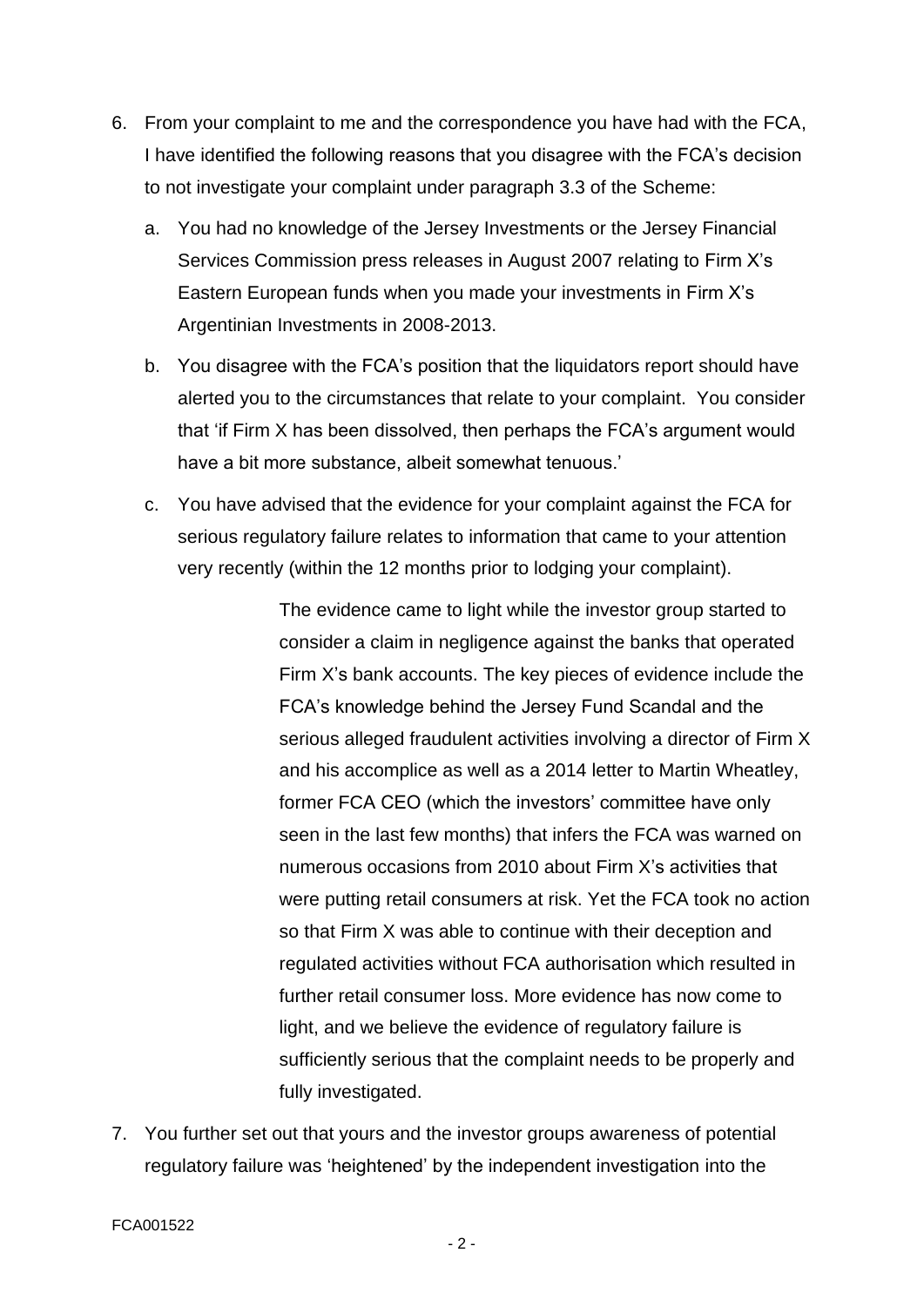FCA's regulation of Firm Y and the subsequent publication of the independent investigation report. You believe that the 'serious failures' identified in report about Firm Y:

> share many common characteristics with Firm X where the FCA failed to consider the bigger picture and took no effective action when warned about serious fraud allegations. The failure to take action makes the FCA indirectly complicit in the alleged fraudulent activities which resulted in retail consumer losses. All these losses could have been avoided had the regulator been complying with its statutory objectives.

8. You have experienced delay after delay in relation to your complaint and you were only sent a copy of the FCA's second decision letter on 11 November 2021, when the FCA claim to have sent it on 29 July 2021.

## *Preliminary points*

- 9. An independent investigation report has recently been published that identified a number of failures by the FCA in its regulation of Firm Y, an FCA authorised organisation, who it was found offered both regulated and unregulated products, including Unregulated Collective Investment Schemes (UCIS), to its clients.
- 10. Whilst there is a temptation to compare other cases, including yours, with the independent investigation report into Firm Y, it is not appropriate to do so. I must emphasise that every case has its own unique circumstances and it is important that I assess each case looking at its own specific details and circumstances.
- 11. Firm X whose products you invested in, was not regulated by the FCA at any time and the products that you invested in were unregulated products.

### *My analysis*

- 12. Firstly, I want to say that I am very sorry to hear about the financial losses you have suffered as a result of your investment with the Firm.
- 13. Secondly, I want to note that your complaint is not the only complaint that has been received about the FCA's handling of matters involving Firm X. The issues that you have raised in your complaint about the FCA investigation of your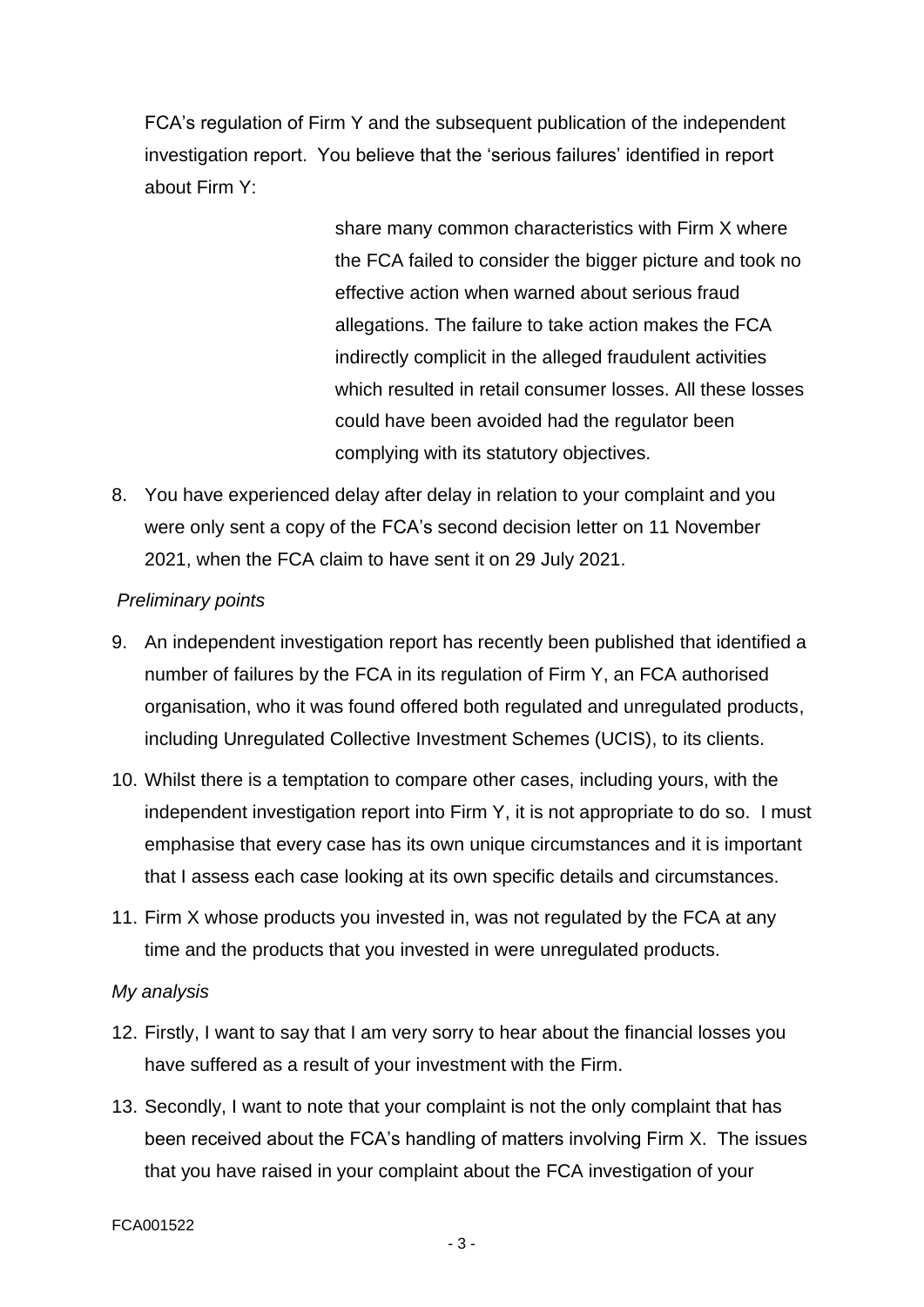complaint appear to mirror those raised by other complainants recently received by my office and that I have previously reviewed.

- 14. I have considered your position set out in your email of 18 November 2021, and in your correspondence with the FCA. I understand that some of the evidence that you have outlined has been collated and shared by an investor group seeking to find answers and redress for investors of Firm X's products, through different avenues including through complaints like yours to the FCA. I do not consider that the information that has been brought to your attention in the past 12 months provides new grounds for you to lodge a complaint that would otherwise be out of time.
- 15. I accept the FCA's position that there were already numerous pieces of information publicly available before you brought your complaint to the FCA that would have made you aware of the circumstances around your complaint. These include but are not limited to the Jersey Financial Services Commission press releases, the Final Notices issued on the two regulated financial adviser firms and Firm X going into liquidation.
- 16. I know that you disagree with these points. You have set out in your email to me dated 18 November 2021, that you consider that the FCA's decision letter sent on 29 July 2021, makes spurious assumptions about timing around investors state of awareness regarding the FCA's role in the Jersey fund scandal and that it is completely unrealistic to expect investors to be on the 'lookout for every single report' regarding the FCA roles and results of scandals. In your correspondence with the FCA you set out that you had no knowledge about the fraudulent activities going on with the Jersey funds and it was unreasonable for the FCA to suggest that you should have been aware of the Jersey Financial Services Commission press releases that related to a different scheme marketed by Firm X. You also set out that you do not consider that a firm going into liquidation is a catalyst for an investor assuming it had a complaint against the FCA. You set out that if Firm X had been dissolved, then perhaps the FCA's argument would have had a bit more substance, albeit somewhat tenuous.
- 17. Whilst I acknowledge these points, I consider that it is implausible that the lack of updates and/or returns on your substantial investment for a significant period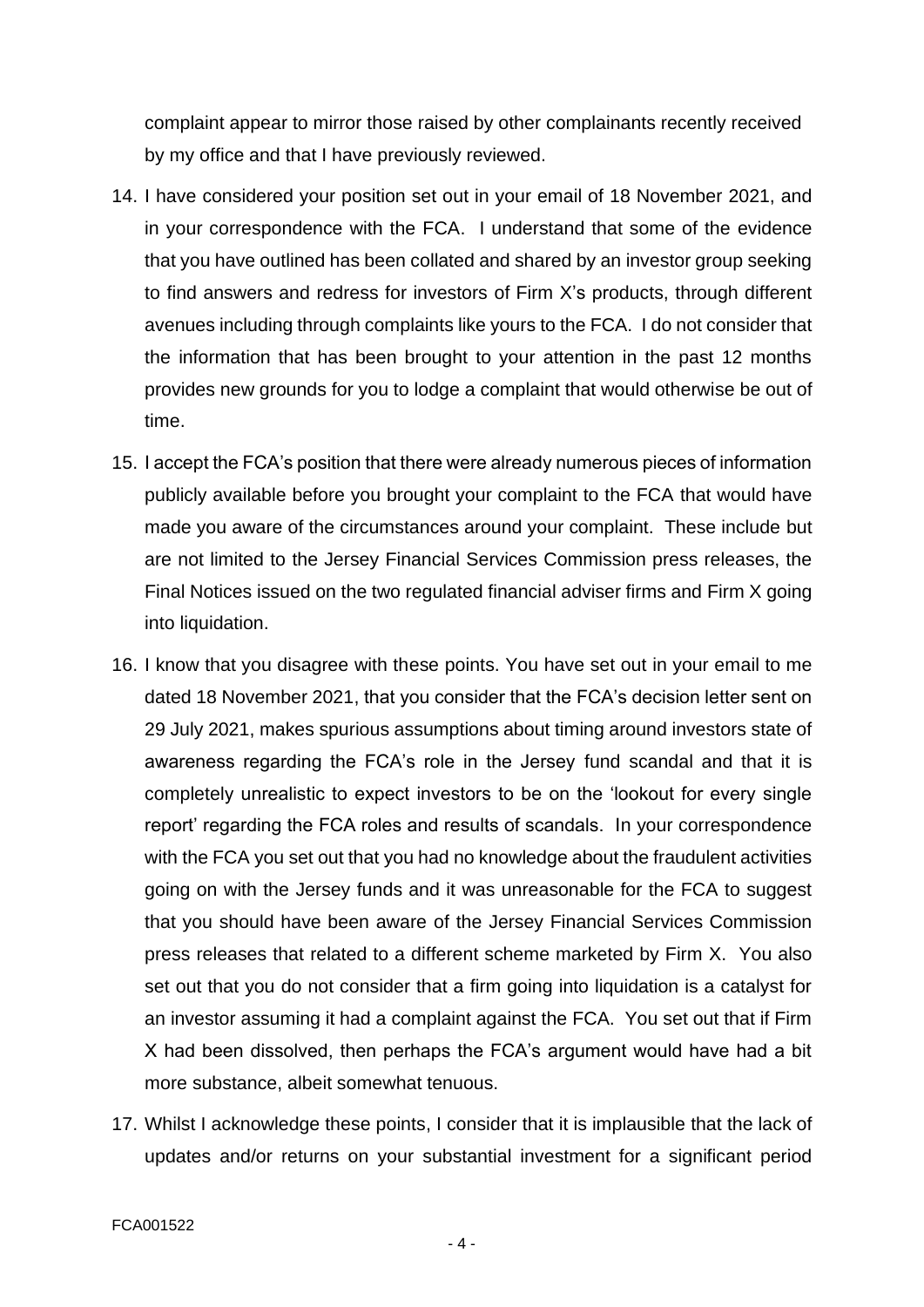should not have prompted you to look into what was happening in relation to your investment, much earlier than at the time of your complaint to the FCA. I believe that any investigations from 2014 would have alerted you to the fact that Firm X was going into (or already was in) liquidation. It is my position that this was a significant event that would have put you on notice of the circumstances and issues in relation to Firm X and that there were serious concerns about your investment.

- 18. I can accept complaints which are out of time if I feel there is good justification. I have considered the circumstances of this case and I do not think it is either practical or justified to investigate this case. It is not practical for the Complaints Scheme to have an indefinite open time frame for lodging complaints. That is why the Scheme requires complainants to lodge a complaint within twelve months of becoming aware of the circumstances giving rise to their complaint. This ensures that an investigation into the complaint can be conducted at the time of, or close to the originating events of a complaint, and people within the organisation can be located to provide first hand knowledge about the matters and locate and obtain relevant documentation. It also ensures that steps can be taken to address current issues and steps can be taken to resolve and improve issues at that point in time, rather than historical issues where the regulator may have already introduced changes to regulation and processes that are at question in the complaint. The Complaints Scheme does not have unlimited resources and whilst it is important to understand where there have potentially been historical issues and take lessons from them, this must be balanced with the available resources. However, I can assure you that I always carefully consider cases where Paragraph 3.3 has been used to ensure that it has been used appropriately and not being used to avoid addressing complaints, and I have done so in your case.
- 19. I believe that it is highly likely that you were on notice that there was an issue with your investment and most probably that the firm was in liquidation for some time before you made your complaint. It might be that you felt that you might obtain a financial resolution to your situation through the liquidators or other avenues and that you were waiting to see what would happen, but this did not change the facts or the original actions of Firm X and you could have lodged a complaint at any time if you felt the FCA had failed to protect investors. The possibility of financial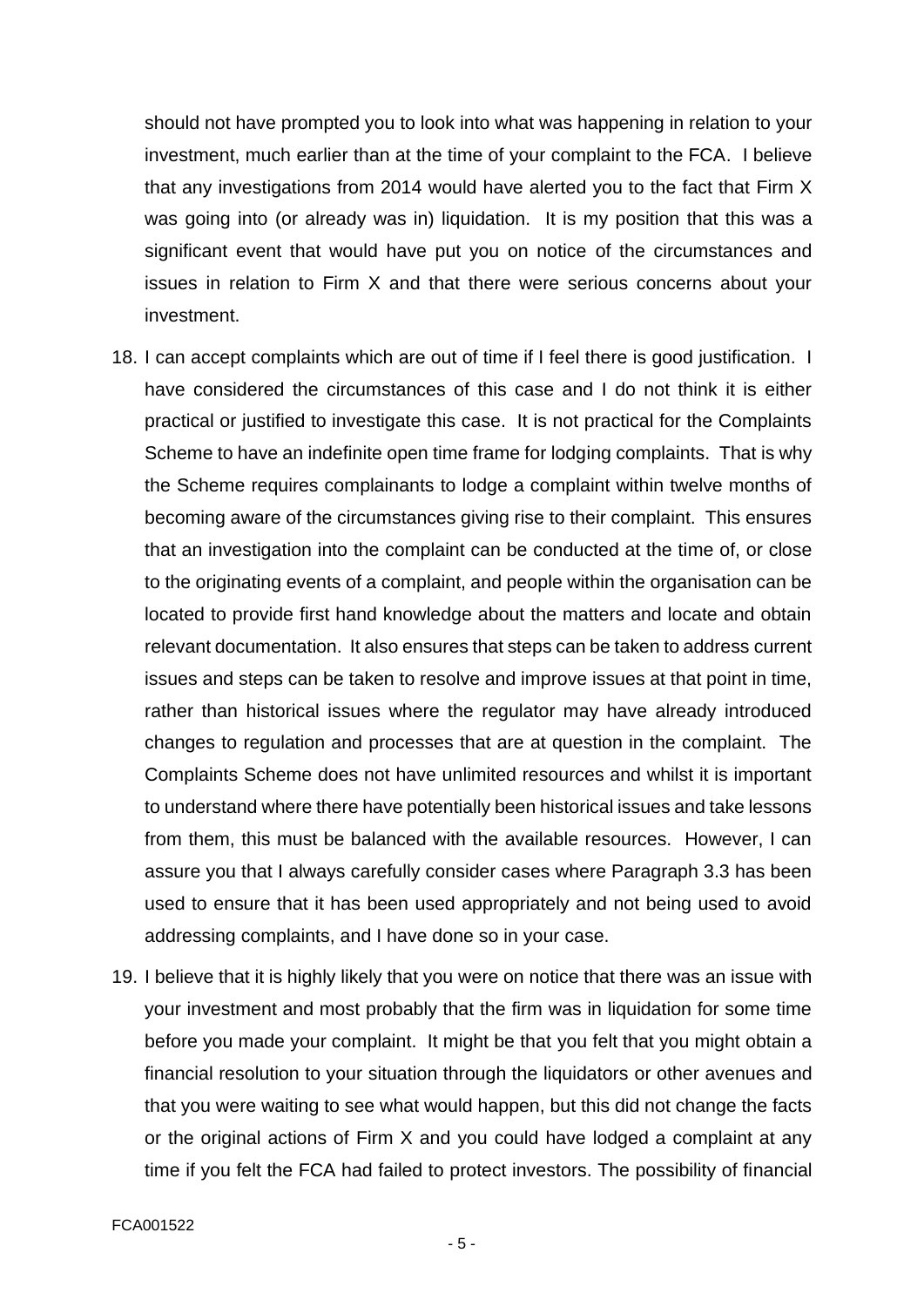rectification is not reasonable grounds to delay making a complaint. There was nothing to prevent you from making a complaint with the FCA, even if you were exploring other avenues.

- 20. For these reasons I consider that it was reasonable that the FCA set out that it was unable to look at your complaint as it is excluded under paragraph 3.3, because you should have been aware of the circumstances and issues in relation to Firm X at a much earlier point in time.
- 21. I also note that the Complaint Scheme is not devised to be a final step for complainants when other avenues for redress have been exhausted. It is there to investigate complaints about the actions or inactions of the FCA, including into its regulatory failures. I have noted that you have set out that it was the recently released report into Firm Y that alerted you to the fact that you could raise a complaint about the FCA's regulatory failures. I am pleased to see that this report has highlighted this option for complainants, but this still needs to be done within relevant time periods.
- 22. Finally, I want to note that the FCA does have a statutory duty to secure an appropriate degree of protection for consumers. It does so by regulating the financial industry through the setting of standards which firms must meet, and by taking enforcement action where that is justified. It does not investigate individuals' complaints against unregulated firms or the firms it regulates. It is the role of the Financial Ombudsman Service (FOS) to investigate an individual's complaint about regulated firms.
- 23. That does not mean that the FCA cannot investigate concerns arising from information about individual complaints, but it investigates those in the context of considering whether or not regulatory action is justified, or in the case of an unregulated firm whether alternative action should be considered through other forums, rather than whether or not the individual requires redress. Any action the FCA may or may not take because of the information you provided could not lead to redress for you personally.
- 24. In your correspondence to the FCA you set out that it failed to take:

effective action when warned about serious fraud allegations. The failure to take action makes the FCA indirectly complicit in

#### FCA001522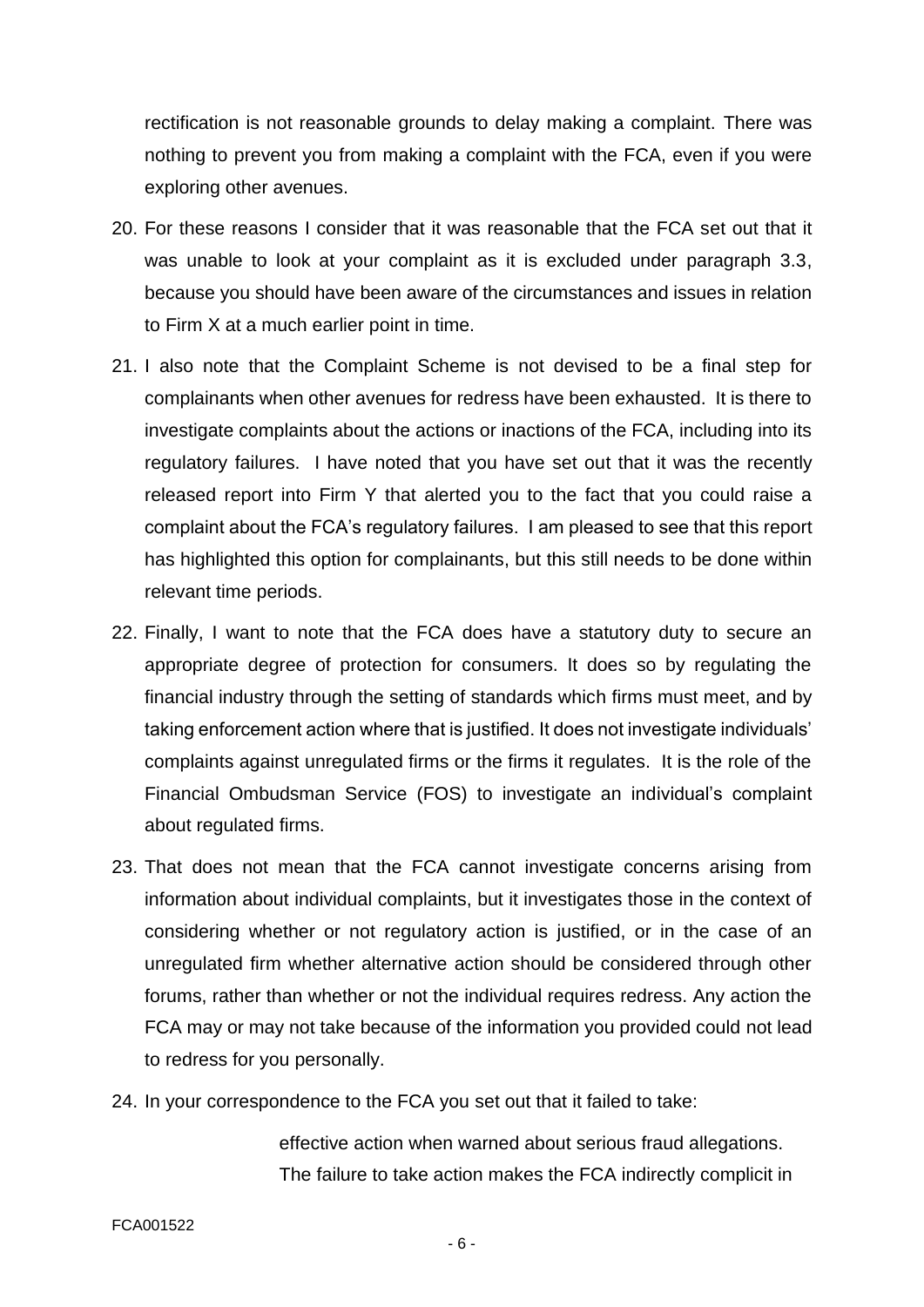the alleged fraudulent activities which resulted in retail consumer losses. All these losses could have been avoided had the regulator been complying with its statutory objectives.

- 25. Whilst I have not investigated this complaint, I have reviewed the FCA file in relation to your complaint and other information made available to me relating to Firm X, and I am satisfied that the complaints team have made relevant enquiries about the past information that was received in relation to Firm X and these enquiries show that the information previously sent about Firm X to the FCA was received and was passed onto the relevant departments. In its letter dated 29 July 2021 the FCA did detail the regulatory actions it had taken against the two regulated financial adviser firms that were found to be responsible for promoting and selling Firm X's schemes to UK consumers which resulted in the issuance of final notices to them in 2013 and 2014.
- 26. However, as you are aware and as I set out in my points above, Firm X itself was not regulated by the FCA and it has not been able to take action against Firm X directly. In its letter the FCA did set out that it had looked into whether the scheme was a UCIS, however the standard of information it required to pursue the matter further was not available due to jurisdictional hurdles that were in place due to the operations of the scheme being located overseas.
- 27. So whilst you have identified that the recently published report highlighted the serious failures of the FCA in relation to a different firm, Firm Y, and that you consider it shared many common characteristics with Firm X where the FCA failed to consider the holistic business model (i.e. look at the bigger picture), every case must be considered in the context of its own circumstances, in this case the fact that Firm X was not regulated and the products you invested in were not regulated and were overseas products.
- 28. The FCA does not generally say what action has been taken in response to the information that it receives. This is because section 348 (s.348) of the Financial Services & Markets Act 2000 (FSMA) classes some information the FCA holds about firms as confidential and restricts how that information is dealt with. In addition to this, any information that is not restricted by s.348 FSMA may be restricted due to the FCA's policy on sharing information about regulated firms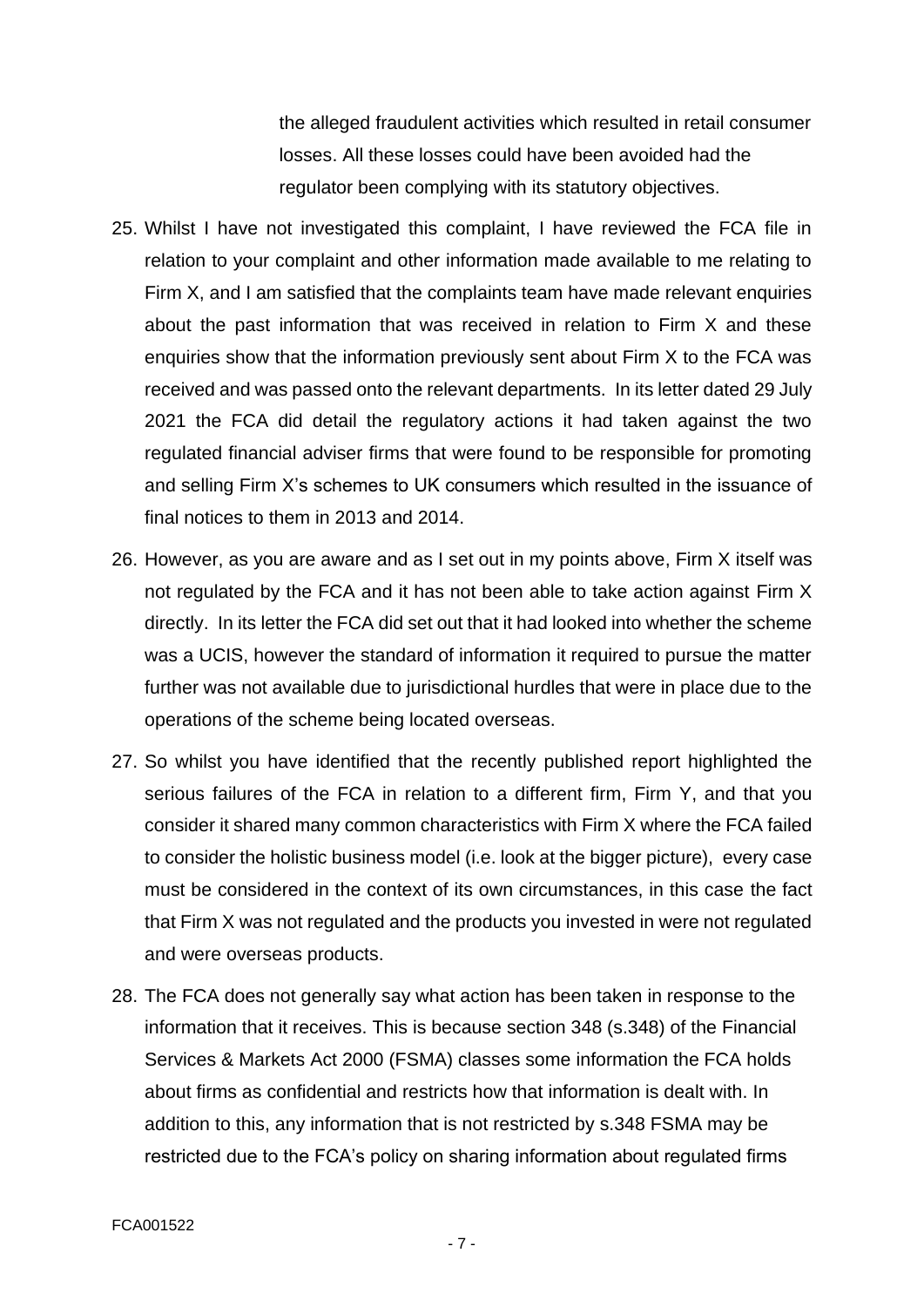and individuals, who also have legal protections. Under this policy, the FCA will not normally disclose the fact of continuing action without the agreement of the firm concerned. There is a good explanation of the statutory and FCA policy restrictions on information sharing at https://www.fca.org.uk/freedominformation/information-we-can-share. This means that, as you were told, there is no general right for members of the public to know the outcome of reports that they make.

- 29. Like the FCA, I am required to respect confidentiality. This means that sometimes I cannot report fully on the confidential material to which I have access. However, as part of the Complaints Scheme, I have access to all the FCA's complaints papers, including confidential material. This is so that I, as an independent person, can see whether I am satisfied that the FCA has behaved reasonably. Sometimes this means that all I can say to complainants is that having studied the confidential material, I am satisfied that the FCA has behaved reasonably – but I am unable to give further details.
- 30. This can be frustrating for complainants, but it is better that I am able to see the confidential material. On occasions, I have persuaded the FCA to release further confidential information to help complainants understand what has happened, but this is not always possible. I shall continue to pursue this matter with the FCA.
- 31. As I have already noted above, I have upheld the FCA's decision that your complaint has been made out of time. For this reason, it was not appropriate for me to conduct an investigation at this time, but following my review of the FCA's information that I have been provided with, I am satisfied that the complaints team have made relevant enquiries about the past information that was received in relation to Firm X

### *My decision*

32. You set out that you had experienced delay upon delay with your complaint. In both its decision letters to you the FCA has apologised for the delay and the inconvenience the delays may have cause and offered you an ex gratia payment of £50 in acknowledgement of the delays of both occasions. I am pleased that the